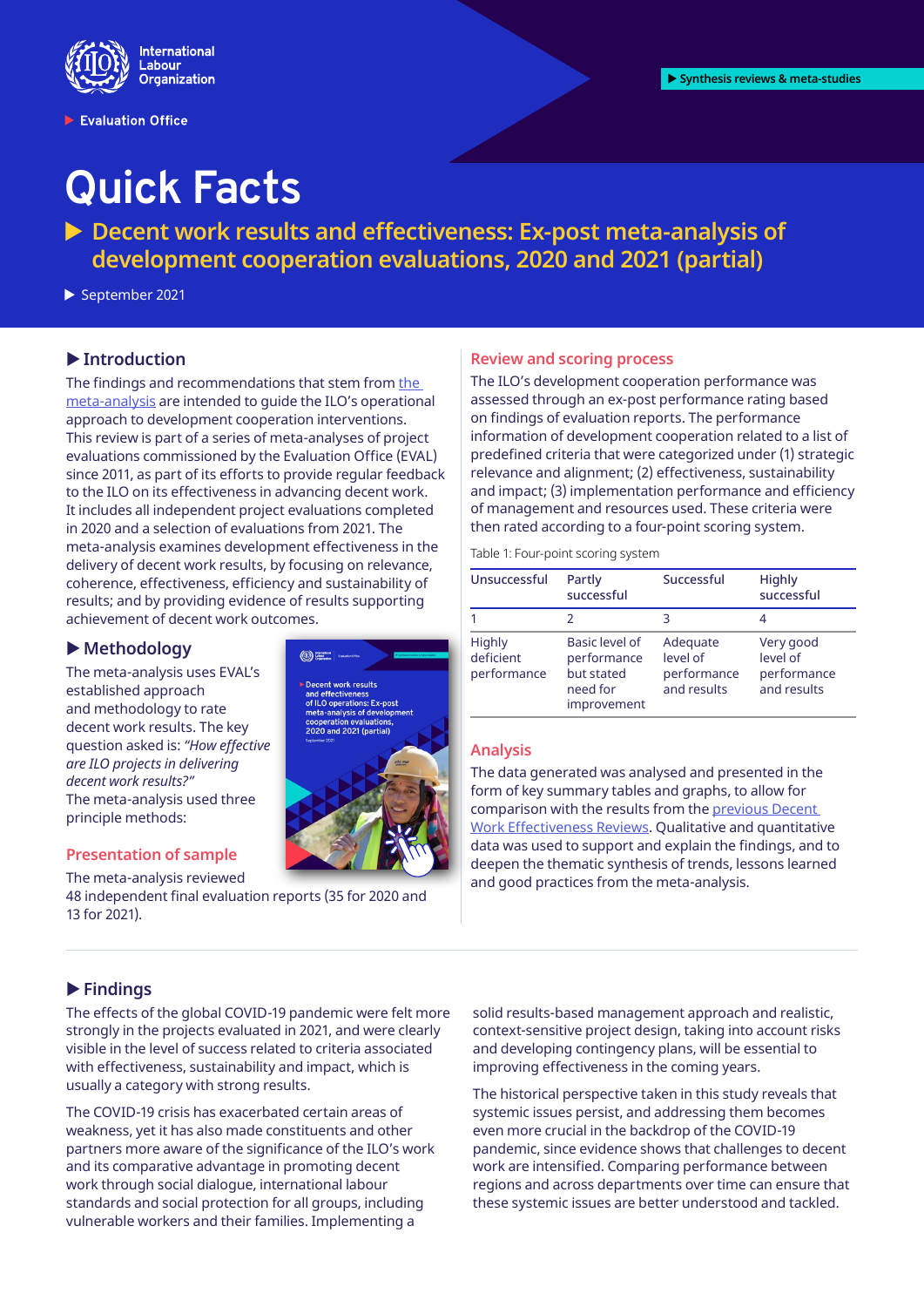

**Evaluation Office** 

#### **Strategic relevance and alignment**

Performance in this category was variable, with a majority of projects demonstrating high relevance to **P&B outcomes** and good links to **DWCPs/CPOs**, as well as other strategic frameworks. There were positive yet mixed results for the inclusion of **pro-poor perspectives** in project design and implementation, and targeted specific **vulnerable groups**, with better performance in the 2021 sample. Half of the reports reviewed provided evidence of **gendersensitive** approaches being implemented, with lower performance in 2021 than in 2020.

Results were mixed regarding **constituent support**, with better performance in 2020 than in 2021. The main weakness in this performance category was related to validity of design, with only just over one third of the projects having good performance in 2020 and one quarter in 2021, due to inconsistencies in strategies and objectives, overambitious scopes, lack of contextual and risk analysis, and limited stakeholder involvement.

### **Effectiveness, sustainability and impact**

Performance was variable in this category in 2020 and 2021. Evidence of the negative effects of the COVID-19 pandemic was visible, especially in 2021. The most highly scored and fully covered elements were the development of strategic relationships and the appreciation and recognition of the **ILO's expertise.** While **capacitybuilding and knowledge development** were key areas of strength in 2020, these criteria had heterogeneous performance in 2021. There were missed opportunities to influence policies and to promote **international labour standards**.

The promotion of **tripartism and social dialogue** in design and implementation was somewhat successful in 2020, yet this was an area of weakness in 2021, despite evidence that the global pandemic led to realize the importance and need for social dialogue. **Resource leveraging** performed heterogeneously. The main area of weakness was the **sustainability** of interventions, with just over one third of the projects from 2020 and 15% from 2021 having some prospects of maintaining, or scaling up existing results, with few having prepared an exit strategy.

## **Implementation performance and efficiency of management and resource use**

The majority of projects had low-to-average ratings in terms of their implementation and efficiency of management and resource use, with good coverage for most criteria. Areas of relatively good performance were related **to the quality of ILO support to projects,** and the **coordination** of ILO offices and units to achieve project results. **Implementation management** had mixed results, but performance was positive overall. Efforts to document and disseminate **knowledge** generated by interventions were inadequate, with many missed opportunities.

There was reasonable **"value for money"** for most ILO projects. However, the adequacy of human and financial resources was a limiting factor to deliver project outputs and objectives; this is to be interpreted in light of the many COVID-19 restrictions that limited movement and often constrained access to resources. There were important weaknesses in performance related to the **RBM approach** and **goal orientation** of ILO interventions, as well as **monitoring and reporting** mechanisms in 2020 and 2021. When frameworks were present, they were often not fully relevant or had missing elements, thus limiting their use and impacting effectiveness of implementation.

Figure 1. Median ratings on strategic relevance and alignment performance criteria (2020 and 2021)



Figure 2. Median ratings on effectiveness, sustainability and impact performance criteria (2020 and 2021)



Figure 3. Median ratings on implementation performance and efficiency of management and resource use performance criteria (2020 and 2021)